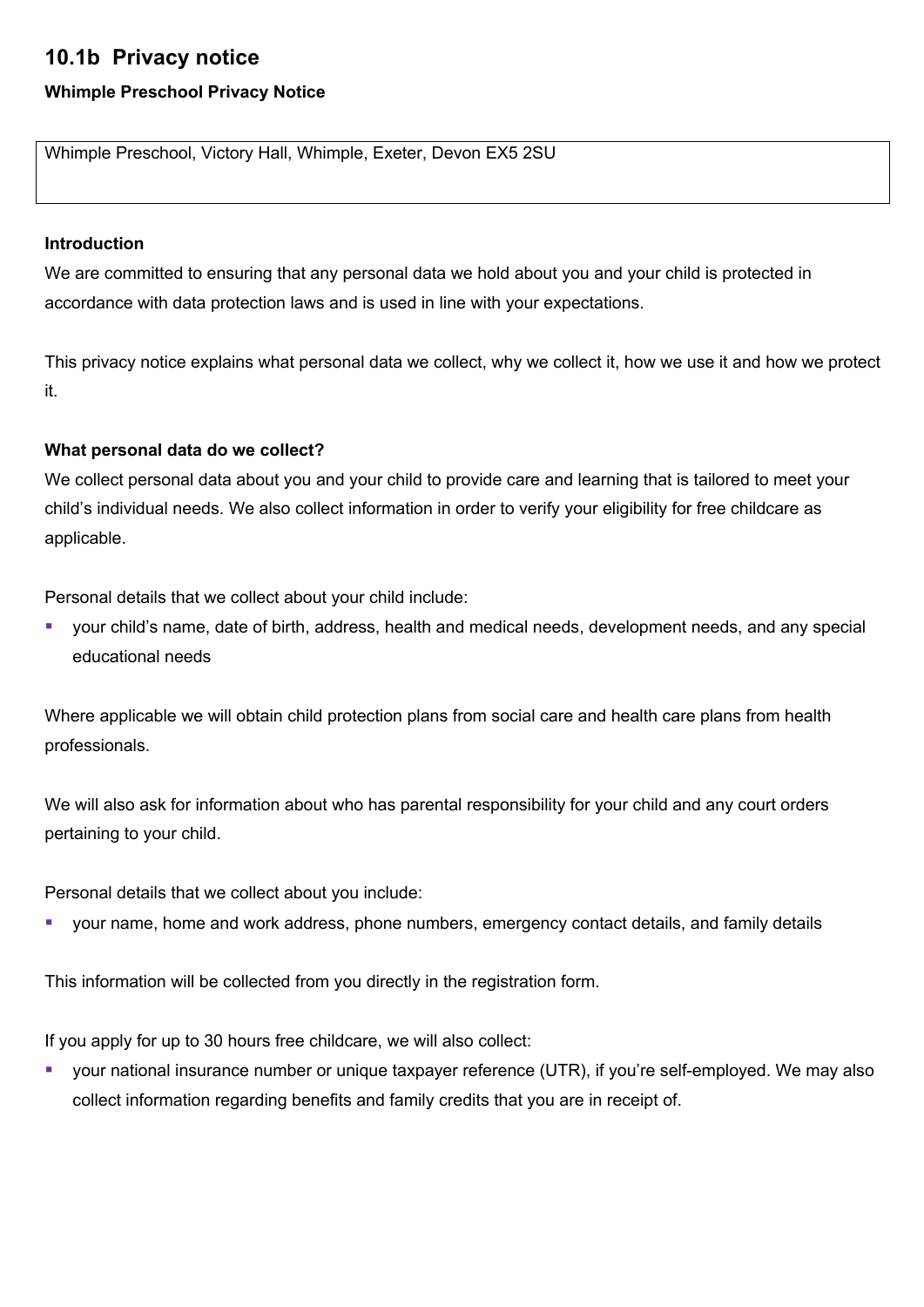## **Why we collect this information and the legal basis for handling your data**

We use personal data about you and your child in order to provide childcare services and fulfil the contractual arrangement you have entered into. This includes using your data to:

- contact you in case of an emergency
- to support your child's wellbeing and development
- to manage any special educational, health or medical needs of your child whilst at our setting
- to carry out regular assessment of your child's progress and to identify any areas of concern
- to maintain contact with you about your child's progress and respond to any questions you may have
- to process your claim for up to 30 hours free childcare (only where applicable)
- to keep you updated with information about our service

With your consent, we will also record your child's activities for their individual learning record. This may include photographs and videos. You will have the opportunity to withdraw your consent at any time, for images taken by confirming so in writing.

We have a legal obligation to process safeguarding related data about your child should we have concerns about their welfare. We also have a legal obligation to transfer records and certain information about your child to the school that your child will be attending (see *Transfer of Records* policy).

#### **Who we share your data with**

In order for us to deliver childcare services we will also share your data as required with the following categories of recipients:

- Ofsted during an inspection or following a complaint about our service
- banking services to process chip and pin and/or direct debit payments (as applicable)
- the Local Authority (where you claim up to 30 hours free childcare as applicable)
- the government's eligibility checker (as above)
- our insurance underwriter (if applicable)
- our setting software management provider Tapestry (see policy on use of Tapestry)
- the school that your child will be attending

We will also share your data if:

- We are legally required to do so, for example, by law, by a court or the Charity Commission;
- to enforce or apply the terms and conditions of your contract with us;
- to protect your child and other children; for example by sharing information with social care or the police;
- it is necessary to protect our/or others rights, property or safety

We will never share your data with any other organisation to use for their own purposes